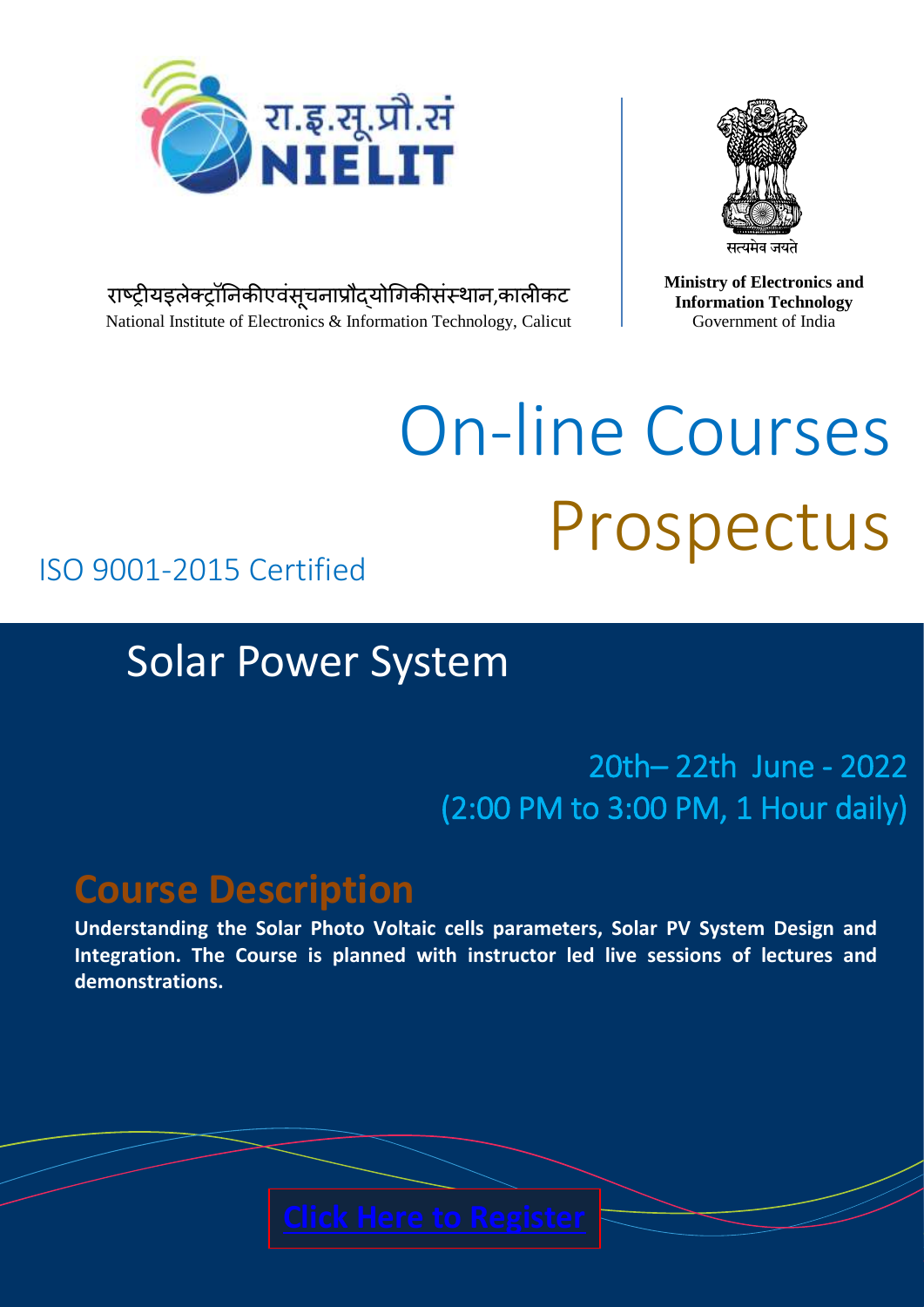#### **Who can attend?**

Anyone who is interested in learning Solar Power System and is designed for

• Students with 10th standard on wards can join the course.

#### **Course Content**

| <b>S.N</b><br>$\mathbf{o}$ | <b>Topic</b>                                           | <b>Date</b> | Time              |
|----------------------------|--------------------------------------------------------|-------------|-------------------|
|                            | Understanding solar cell parameter                     | 20-06-2022  | 02:00 PM-03:00 PM |
| 2                          | <b>Solar Panel Integration</b>                         | 21-06-2022  | 02:00 PM-03:00 PM |
| 3                          | Balance-of-System (BOS) of solar<br><b>Power Plant</b> | 22-06-2022  | 02:00 PM-03:00 PM |

#### **Prerequisite**

Basic Knowledge about AC DC voltage current  $\Box$ 

#### **Fee and important dates**

| Fee                                                       | Rs. 300/- (Including GST) |
|-----------------------------------------------------------|---------------------------|
| <b>Last Date for registration &amp; payment</b>           | 20th June 2022            |
| <b>Sharing of Link / passwords &amp; other</b><br>details | 20th June 2022            |

#### **Certificate**

e-Certificate of participation will be mailed through registered email id after completion of the course.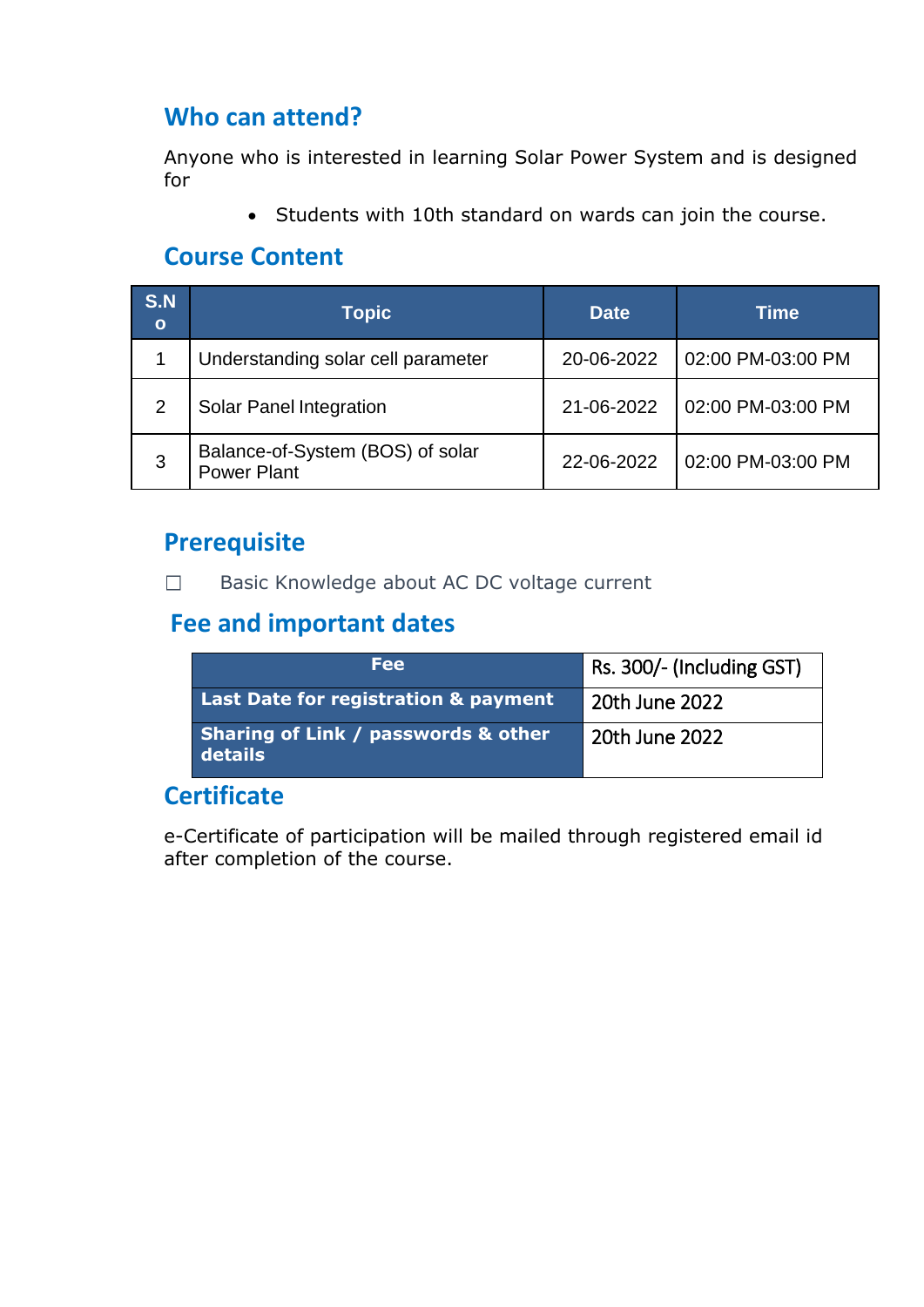#### **Minimum Requirements**

- Attendees must have a computer system with a good internet connection.
- Computer System Configuration Windows OS 7/8/10, i3/i5, 32/64bit processor, Minimum 4GB RAM OR MOBILE PHONE with Internet
- Link to attend the course shall be forwarded on 20-06-2022

#### **Faculty Profile**

Qualification and experience of the faculty handling the sessions:

Shri. C.Mohan, M.Tech with more than twenty years of Experience in Power Electronics and related areas.

#### **Course Coordinator**

#### **Shri. C MOHAN**

0495 2287266(O) Mobile Whatsapp 9487981147 10AM to 5PM Email: mohan[at]calicut[dot]nielit[dot]in